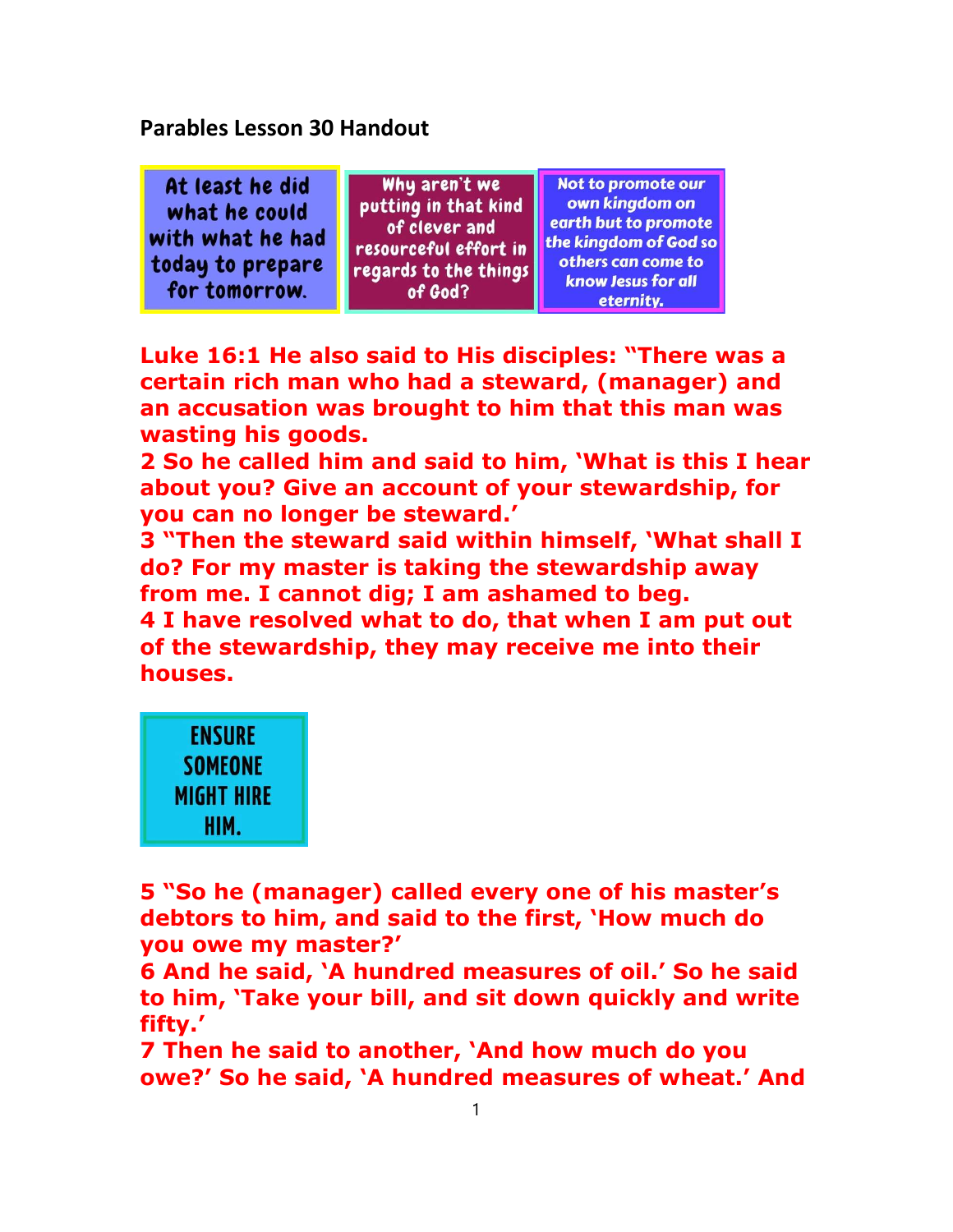# he said to him, 'Take your bill, and write eighty.'

The manager didn't go to the debtors and start talking smack about his wealthy boss.

The manager used his wealthy boss to help him get a job by being really resourceful.

1. intelligent, wise 2. prudent, i.e. mindful of one's interests

8 So the master commended the unjust steward because he had dealt shrewdly. For the sons of this world are more shrewd in their generation than the sons of light.

Something that is important to them - they go after.

Christians: why don't you have that kind of passion for the things of God?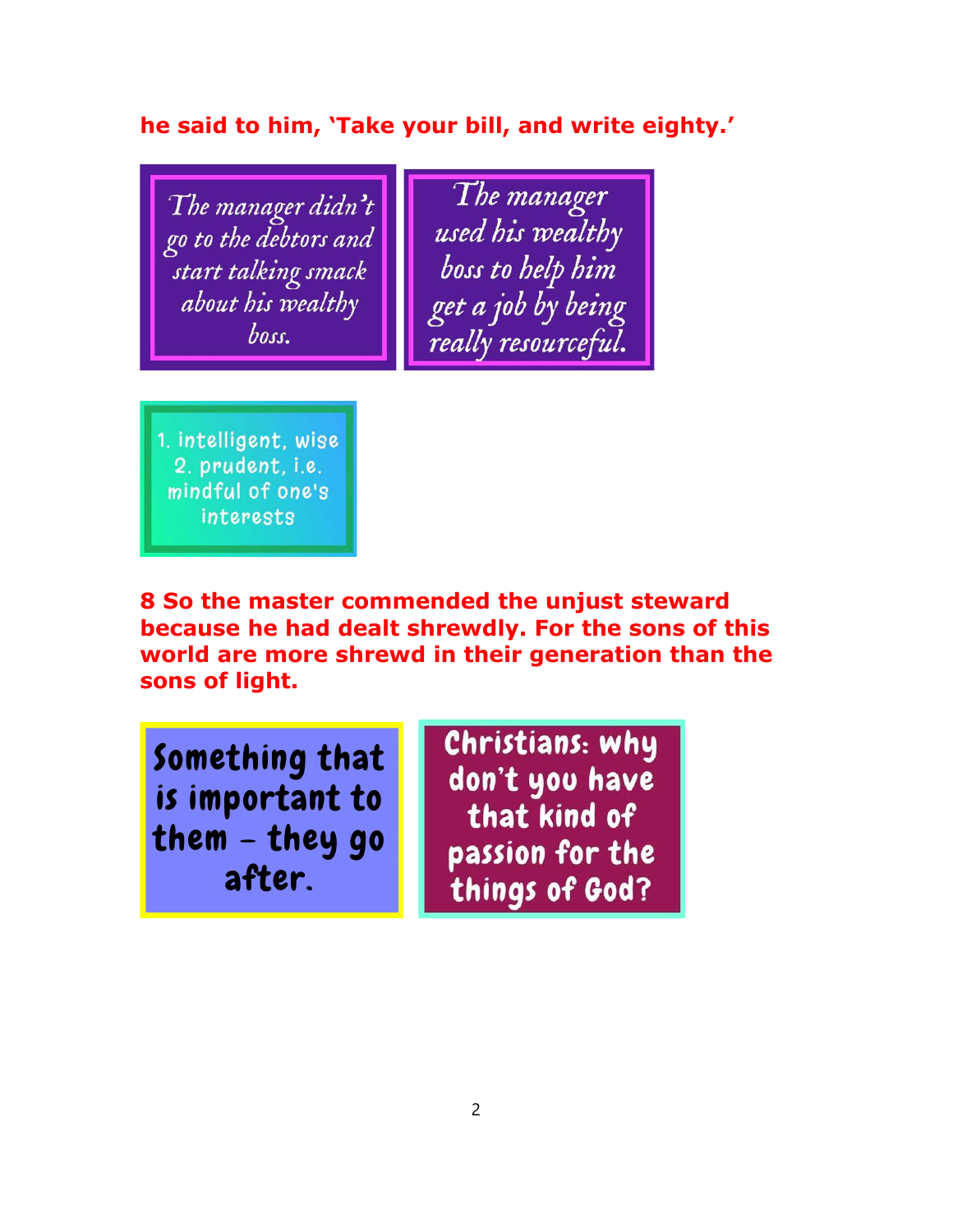

## Luke 16:9 Here's the lesson: Use your worldly resources to benefit others and make friends. Then, when your possessions are gone, they will welcome you to an eternal home.

Hannah Taylor – The Ladybug Foundation: When she was 5-years-old, Hannah Taylor saw a homeless man eating out of a garbage can on a cold winter day. For the next year she constantly asked her parents: "Why? Why couldn't everyone just share what they have to end homelessness?". At age 8, Hannah founded The Ladybug Foundation which has raised over 3 million dollars to fight homelessness in Canada.

Austin Gutwein – Hoops of Hope: In the spring of 2004, Austin Gutwein watched a video of children who had lost their parents to AIDS. Moved to do something to help these kids, Austin decided to shoot basketball free throws as a way to raise money on World AIDS Day. He shot 2,057 free throws to represent the 2,057 kids who would be orphaned that day.

Through sponsorships he was able to raise almost \$3,000. From that year forward, Austin organized a shoot-a-thon called Hoops of Hope, that thousands participate in. Hoops of Hope participants have raised over \$2.5 million to provide orphans of AIDS access to food, clothing, shelter, a new school, dormitories, a computer lab, two medical centers and more.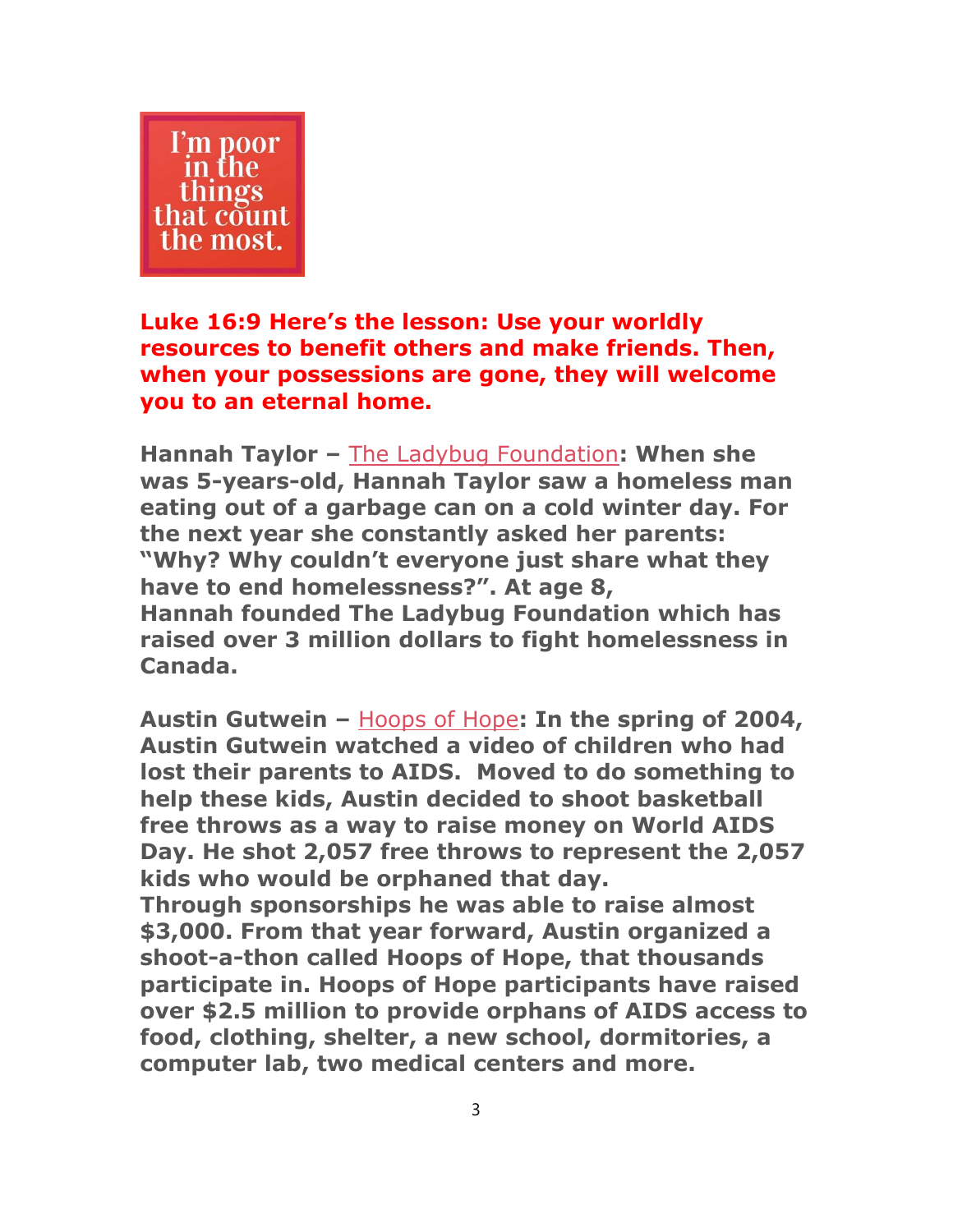Mackenzie Bearup – Sheltering Books: Mackenzie was 13 years old when she began collecting children's books for shelters in and around Alpharetta, Georgia. In total, they have collected and donated over 360,000 books for shelters across the world.



Ada was fond of the right things. She was fond of God and His church She was fond of people who needed the gospel and who had physical needs. Because of that she used whatever means she had whether a little or a lot.

That is a clue to unravel the mystery of the parable of the shrewd manager.

Think differently so you can make money in order to help those in need with the goal to lead them to Christ.

The Privilege we have ONLY now. is to use God's resources for things that eternally matter.

Luke 16:10 "If you are faithful in little things, you will be faithful in large ones. But if you are dishonest in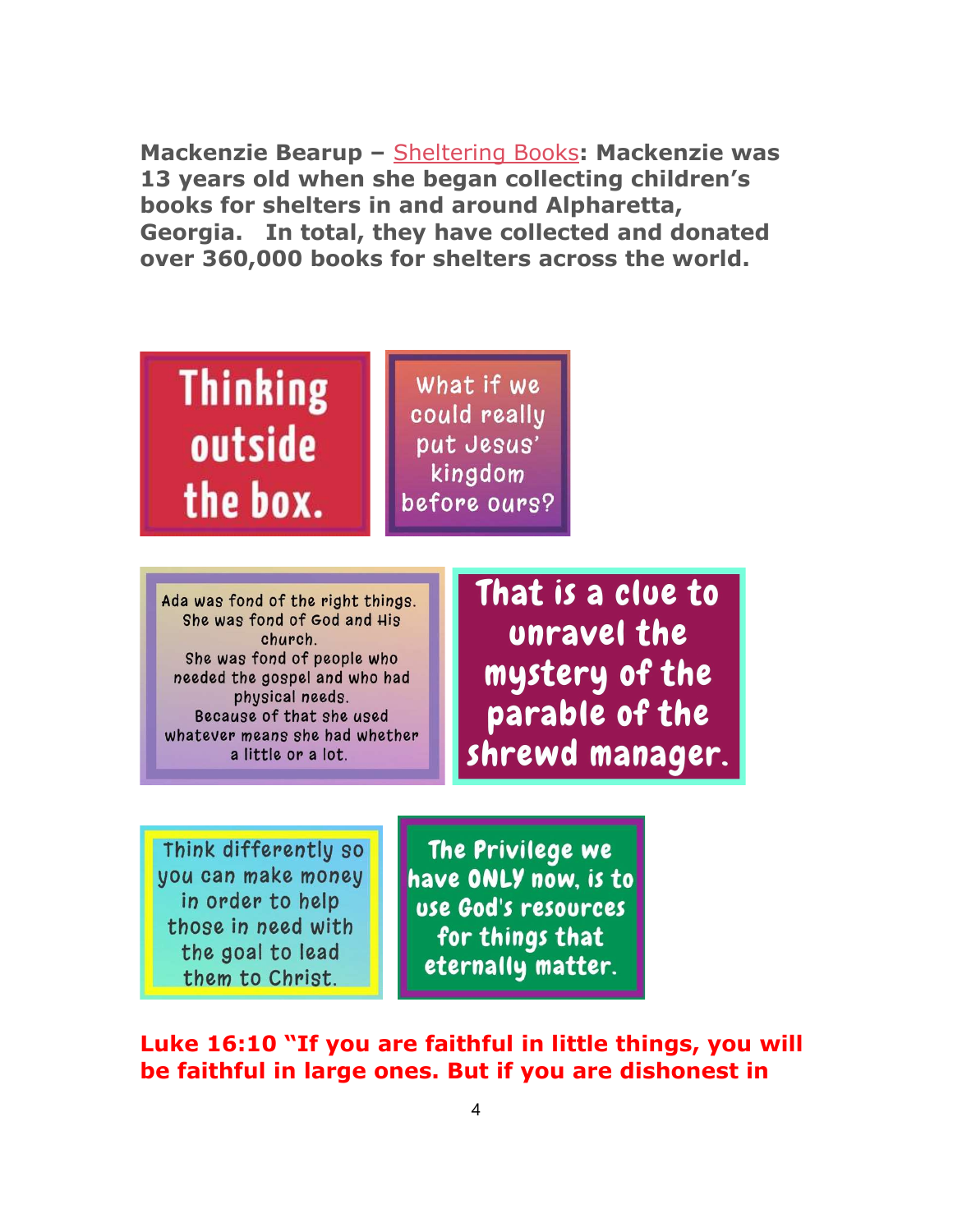little things, you won't be honest with greater responsibilities.

Luke 16:11 And if you are untrustworthy about worldly wealth, who will trust you with the true riches of heaven?

#### Deuteronomy 8:17–18

17 He did all this so you would never say to yourself, 'I have achieved this wealth with my own strength and energy.'

18 Remember the Lord your God. He is the one who gives you power to be successful…

### 1 Samuel 2:7

7 The Lord makes some poor and others rich; he brings some down and lifts others up.

The postman is just the middle man. And so are we.

We are the middle man trying to take what God has given to us and give it to them.

That is exactly the purpose why we have been put on this earth; to take what God has given us, and to be careful with it, to be resourceful with it. and to be faithful with it so that we can have an impact for all eternity.

Luke 16:13 13 "No one can serve two masters. For you will hate one and love the other; you will be devoted to one and